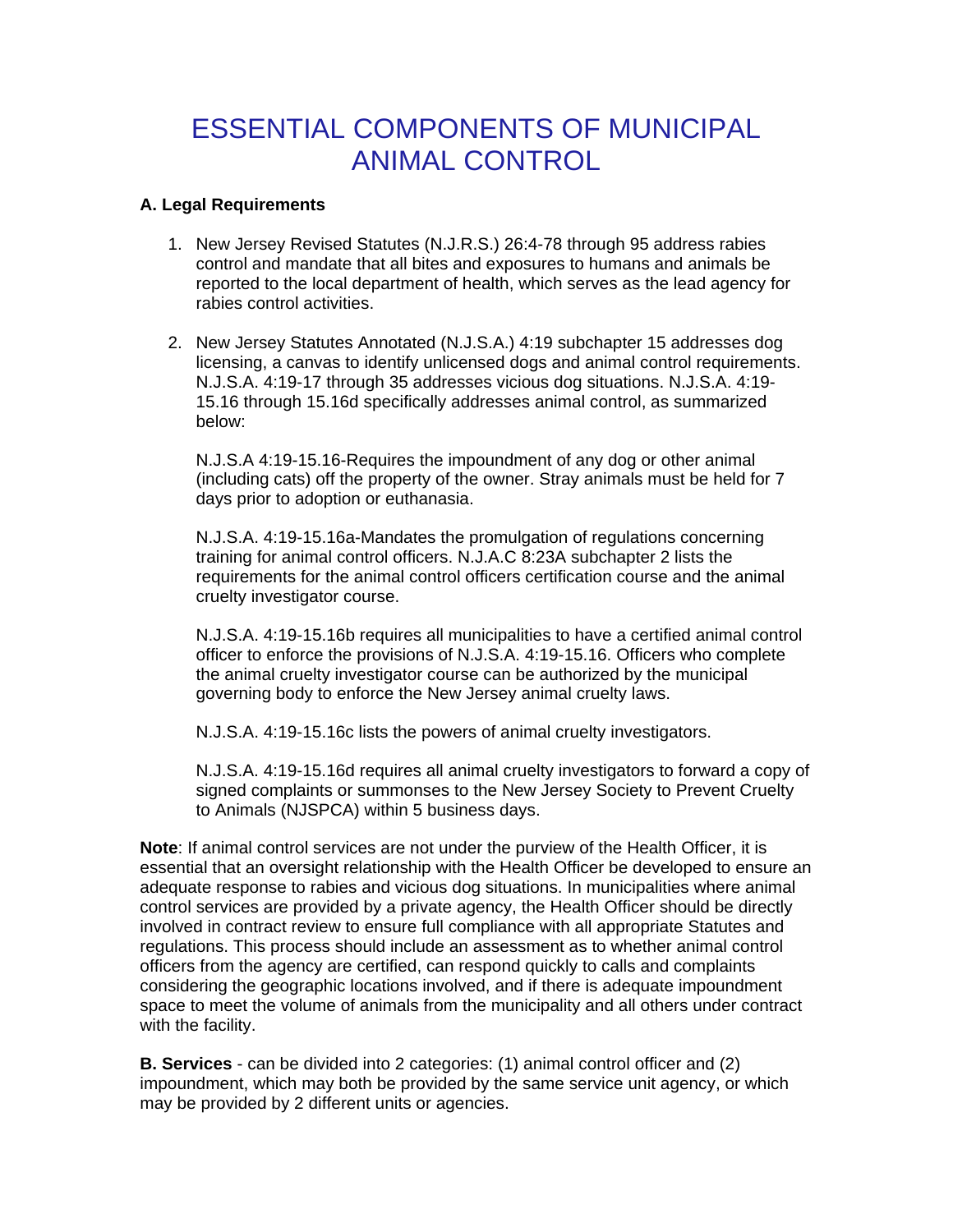- 1. Minimum Animal Control Officer Services
	- a. **Response** to calls and complaints from the public concerning lost, stray, injured, or nuisance domestic animals; also concerning suspect rabid wild or domestic animals and vicious dogs. It is important that responses are timely and that 24-hour on-call service is available for emergencies.
	- b. **Capture** of stray domestic animals, as well as wild animal rabies vectors (i.e., raccoons, skunks, groundhogs, foxes, and bats) threatening the safety and health of residents. Proper equipment (i.e., transportation vehicles, rabies poles, heavy gloves, a two way radio, official uniforms and badges, and humane capture animal traps) is essential to carry out the above duties.
	- c.

**Note:** Response to and capture of nuisance wildlife that are not threatening humans (i.e., healthy appearing raccoons in garbage cans, squirrels in attics, etc.) are NOT considered necessary services for municipal animal control to provide. Animal control officers should be able to educate residents over the telephone on how to modify their residences (i.e., cap chimneys, secure trash firmly, etc.) so as not to attract animal nuisances and refer them to agencies that can assist them.

- c. **Patrolling**  for stray cats and dogs (should be performed on a daily basis, even without complaints or reports.)
- d. **Investigation** into reports of bite incidents and vicious dogs; seizure and impoundment of dogs meeting criteria under the State vicious dog law (N.J.S.A. 4:19-19-35.)
- e. **Confinement**  serving notices for the confinement of biting or bitten animals for rabies observation and monitoring these confinements, if authorized by the Health Officer (N.J.S.A. 26:4-82 and 83).
- f. **Evaluation** of animals captured or picked up as to the need for veterinary emergency care.
- g. **Transportation** of captured animals to impoundment facility; transportation vehicles must meet state regulations (see section 2a below). Sick or injured animals must receive immediate emergency veterinary care. If designated, provide transportation of rabies specimens to State Public Health and Environmental laboratory.
- h. **Keeping record** to properly document all calls, activities, and animals picked up.
- i. **Education** of the public (including schools and other groups) as to responsible pet ownership, rabies prevention, and the need for spaying and neutering of pets (pamphlets on rabies control and statewide spay/neuter programs are available free of charge from the NJDHSS and on the DHSS website).
- j. **Participation** on local/county rabies task forces and other animal control related committees.